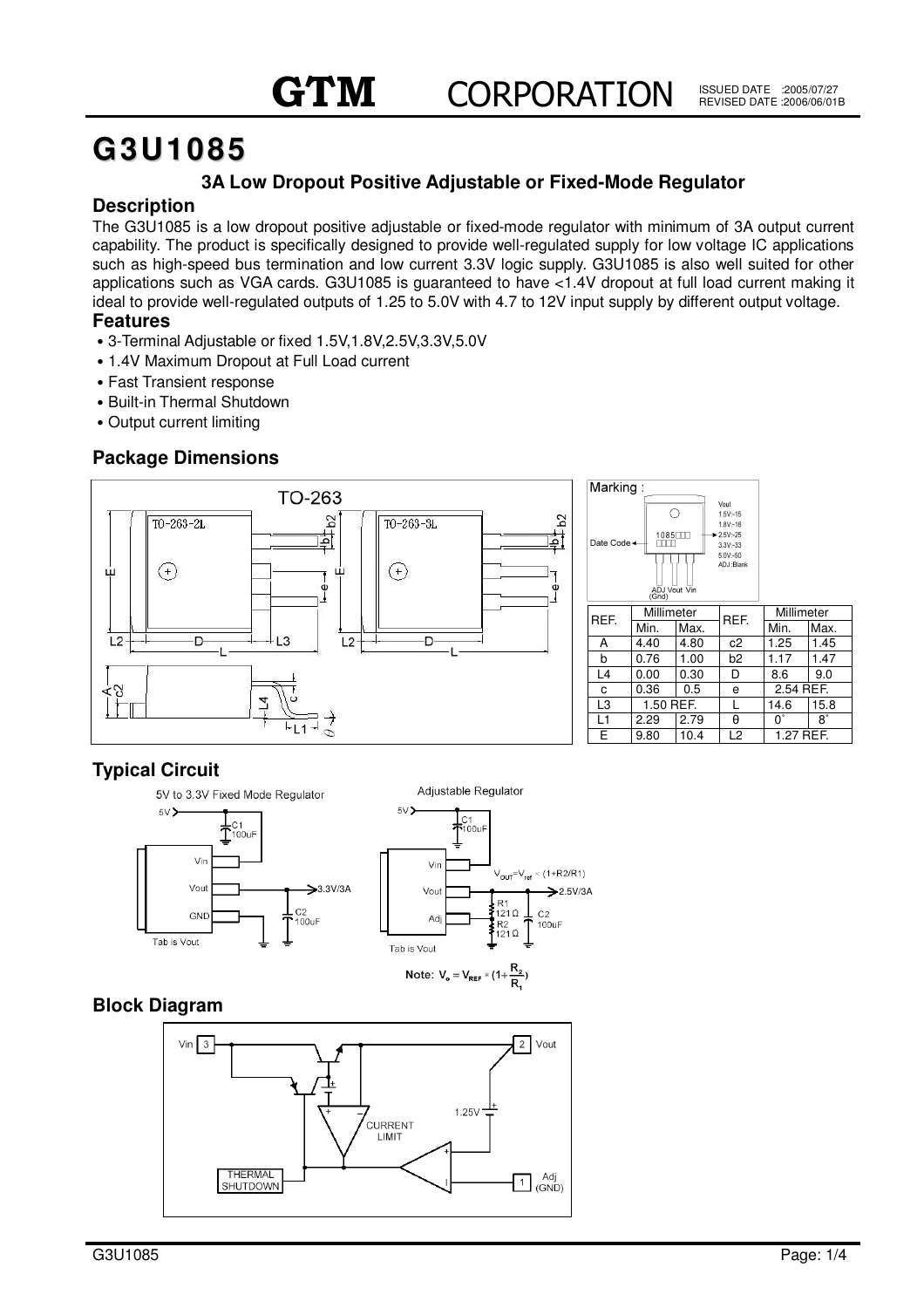#### **Pin Descriptions**

| Name      | I/O | Pin# | <b>Function</b>                                                                                                                                                                                                                                                                                                               |
|-----------|-----|------|-------------------------------------------------------------------------------------------------------------------------------------------------------------------------------------------------------------------------------------------------------------------------------------------------------------------------------|
| Adj (GND) |     |      | Adjustable (Ground only for fixed mode)                                                                                                                                                                                                                                                                                       |
| Vout      |     |      | The output of the regulator. A minimum of 10uF capacitor must be connected from this pin to<br>ground to insure stability.                                                                                                                                                                                                    |
| Vin       |     | 3    | The input pin of regulator. Typically a large storage capacitor is connected from this pin to ground<br>to insure that the input voltage does not sag below the minimum dropout voltage during the load<br>transient response. This pin must always be 1.4V higher than Vout in order for the device to<br>regulate properly. |

## **Absolute Maximum Ratings**

| Symbol         | <b>Parameter</b>                     | <b>Ratings</b>            | Unit |  |
|----------------|--------------------------------------|---------------------------|------|--|
| Vin            | <b>DC Supply Voltage</b>             | $-0.3$ to 12              |      |  |
| P <sub>D</sub> | Power Dissipation                    | <b>Internally Limited</b> |      |  |
| Tst            | Storage Temperature                  | $-65 - + 150$             |      |  |
| Top            | Operating Junction Temperature Range | $0 \sim + 150$            |      |  |

## **Electrical Characteristics**

| <b>Parameter</b>                                                                | <b>Conditions</b>                   |                                                                                                                                                                                                                   |                          | <b>TYP</b>               | <b>MAX</b> | <b>UNIT</b>    |  |  |
|---------------------------------------------------------------------------------|-------------------------------------|-------------------------------------------------------------------------------------------------------------------------------------------------------------------------------------------------------------------|--------------------------|--------------------------|------------|----------------|--|--|
| Reference Voltage                                                               | G3U1085-ADJ                         | lo=10mA, TJ =25℃, (Vin-Vout)=1.5V                                                                                                                                                                                 | 1.225                    | 1.250                    | 1.275      | $\vee$         |  |  |
|                                                                                 | G3U1085-1.5                         | lo=10mA, TJ =25℃, 3.0V≤Vin≤12V                                                                                                                                                                                    | 1.470                    | 1.500                    | 1.530      | $\vee$         |  |  |
|                                                                                 | G3U1085-1.8                         | lo=10mA, TJ =25℃, 3.3V≤Vin≤12V                                                                                                                                                                                    | 1.764                    | 1.800                    | 1.836      | $\vee$         |  |  |
| <b>Output Voltage</b>                                                           | G3U1085-2.5                         | lo=10mA, TJ =25℃, 4.0V≤Vin≤12V                                                                                                                                                                                    | 2.450                    | 2.500                    | 2.550      | $\vee$         |  |  |
|                                                                                 | G3U1085-3.3                         | lo=10mA, TJ =25℃, 4.8V≤Vin≤12V                                                                                                                                                                                    | 3.235                    | 3.300                    | 3.365      | $\vee$         |  |  |
|                                                                                 | G3U1085-5.0                         | lo=10mA, TJ =25℃, 6.5V≤Vin≤12V                                                                                                                                                                                    | 4.900                    | 5.000                    | 5.100      | V              |  |  |
| Line Regulator                                                                  | G3U1085-XXX                         | lo=10mA, Vout+1.5 <vin<12< td=""><td></td><td></td><td>0.2</td><td><math>\%</math></td></vin<12<>                                                                                                                 |                          |                          | 0.2        | $\%$           |  |  |
|                                                                                 | G3U1085-ADJ                         | Vin=3.3V, 0mA <lo<3a, (note="" 1.2)<="" td="" tj="25°C"><td><math display="block">\frac{1}{2}</math></td><td><math display="inline">\overline{\phantom{a}}</math></td><td>1</td><td><math>\%</math></td></lo<3a,> | $\frac{1}{2}$            | $\overline{\phantom{a}}$ | 1          | $\%$           |  |  |
|                                                                                 | G3U1085-1.5                         | Vin=3.0V, 0mA <lo<3a, (note="" 1.2)<="" td="" tj="25°C"><td>L,</td><td>12</td><td>15</td><td>mV</td></lo<3a,>                                                                                                     | L,                       | 12                       | 15         | mV             |  |  |
|                                                                                 | G3U1085-1.8                         | Vin=3.3V, 0mA <lo<3a, (note="" 1.2)<="" td="" tj="25°C"><td>÷,</td><td>15</td><td>18</td><td>mV</td></lo<3a,>                                                                                                     | ÷,                       | 15                       | 18         | mV             |  |  |
| Load Regulation                                                                 | G3U1085-2.5                         | Vin=4.0V, 0mA <lo<3a, (note="" 1.2)<="" td="" tj="25°C"><td>÷,</td><td>20</td><td>25</td><td>mV</td></lo<3a,>                                                                                                     | ÷,                       | 20                       | 25         | mV             |  |  |
|                                                                                 | G3U1085-3.3                         | Vin=5.0V, 0mA <lo<3a, (note="" 1.2)<="" td="" tj="25°C"><td>L.</td><td>26</td><td>33</td><td>mV</td></lo<3a,>                                                                                                     | L.                       | 26                       | 33         | mV             |  |  |
|                                                                                 | G3U1085-5.0                         | Vin=8.0V, 0mA <lo<3a, (note="" 1,2)<="" td="" tj="25°C"><td><math>\overline{a}</math></td><td>40</td><td>50</td><td>mV</td></lo<3a,>                                                                              | $\overline{a}$           | 40                       | 50         | mV             |  |  |
| Dropout Voltage<br>(Vin-Vout)                                                   | G3U1085-XXX                         | lo=3A(∆Vout=1% Vout)                                                                                                                                                                                              | $\overline{a}$           | 1.3                      | 1.4        | $\vee$         |  |  |
| <b>Current Limit</b>                                                            | G3U1085-XXX                         | Vin-Vout=5V                                                                                                                                                                                                       | 3.1                      |                          |            | A              |  |  |
| Minimum Load Current                                                            | Adjustable model                    | $Vin=5V$                                                                                                                                                                                                          | $\overline{\phantom{a}}$ | 5                        | 10         | mA             |  |  |
| <b>Adjust Pin Current</b>                                                       | Adjustable model                    | $Vin=12V$ , $Io=10mA$                                                                                                                                                                                             |                          | 55                       | 100        | uA             |  |  |
| Quiescent Current                                                               | fixed model                         | Vin=12V, lo=0mA                                                                                                                                                                                                   | L.                       |                          | 12         | mA             |  |  |
| <b>Thermal Regulation</b>                                                       | TA=25℃, 30ms pulse                  |                                                                                                                                                                                                                   |                          | 0.008                    | 0.04       | %M             |  |  |
| <b>Ripple Rejection</b>                                                         | F=120Hz, COUT=25uF, Tantalum, Io=3A |                                                                                                                                                                                                                   |                          |                          |            |                |  |  |
|                                                                                 | G3U1085-XXX                         | Vin=Vout+3V                                                                                                                                                                                                       | ÷.                       | 60                       | 70         | dB             |  |  |
| <b>Temperature Stability</b>                                                    | $Io=10mA$                           |                                                                                                                                                                                                                   |                          | 0.5                      | ÷,         | $\%$           |  |  |
| <b>Thermal Resistance</b><br>Junction-to-Ambient<br>(No heat sink; No air flow) |                                     |                                                                                                                                                                                                                   | ٠                        | 91                       |            | $^{\circ}$ CMV |  |  |
| <b>Thermal Resistance</b><br>Junction-to-Case                                   | Control Circuitry/Power Transistor  |                                                                                                                                                                                                                   |                          | 10                       |            | $^{\circ}$ CMV |  |  |

Note 1: See thermal regulation specifications for changes in output voltage due to heating effects. Line and load regulation are measured at a constant junction Temperature by low duty cycle pulse testing. Load regulation is measured at the output lead =1/18" from the package.

Note 2: Line and load regulation are guaranteed up to the maximum power dissipation of 15W. Power dissipation is determined by the difference in input and output and the output current. Guaranteed maximum power dissipation will not be available over the full input/output range.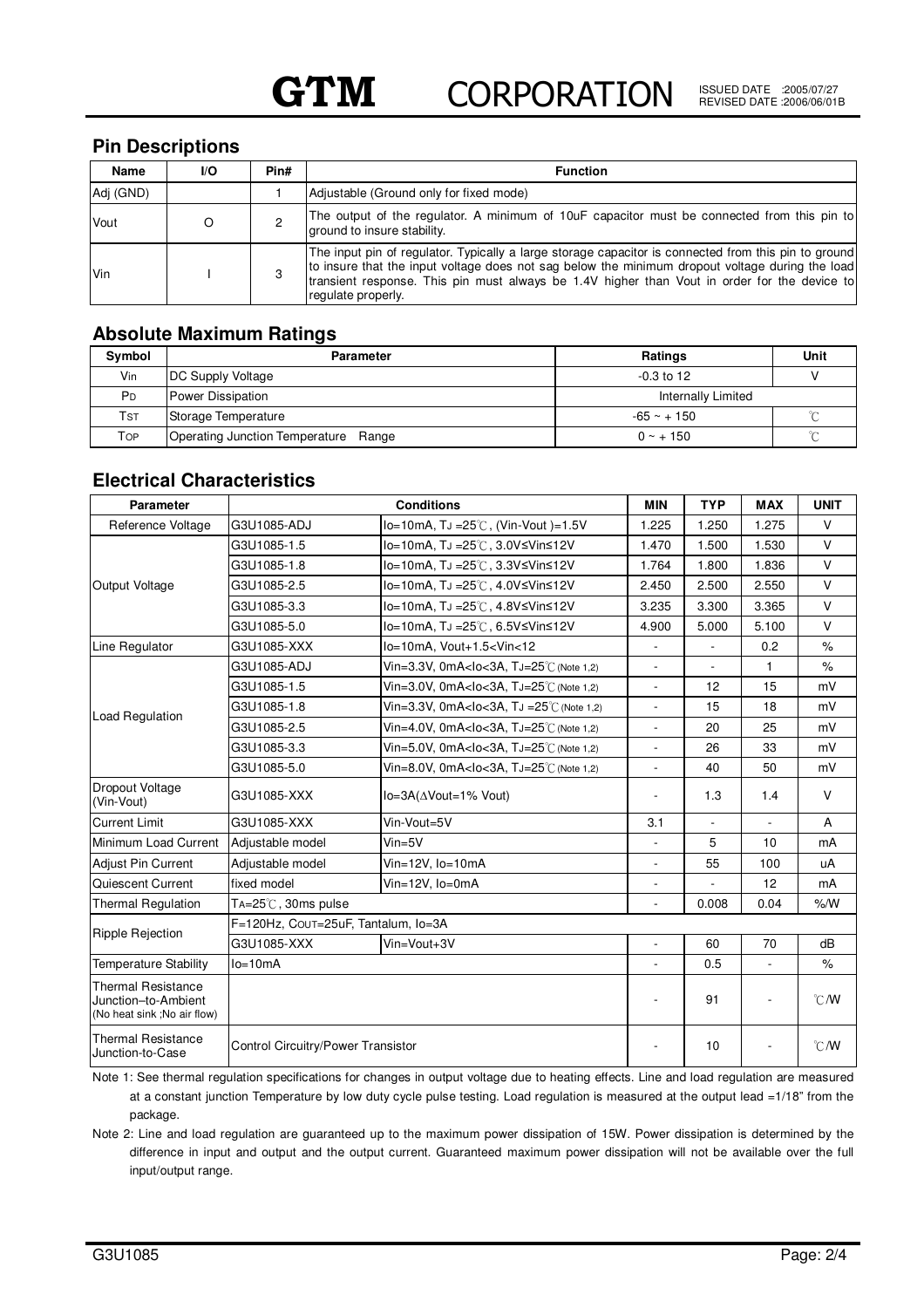#### **Functional Description**

#### **Introduction**

The G3U1085 adjustable or fixed-mode Low Dropout (LDO) regulator is a 3 terminal device which can easily be programmed by internal mask change to any voltage within the range of 1.25 to Vin-1.4V. The G3U1085 only needs 1.4V differential between Vin and Vout to maintain output regulation, in addition, the output voltage tolerances are also extremely tight and they include the transient response as port of the specification. For example, Intel VRE specification calls for a total of ±100mV including initial tolerance, load regulation and 0 to 3A load step. The G3U1085 is specifically designed to meet the fast current transient needs as well as providing an accurate initial voltage, reducing the overall system cost with the need for fewer output capacitors.

#### **Load Regulation**

Since the G3U1085 is only a 3 terminal device, it is not possible to provide true remote sensing of the output voltage at the load. But it can supply good load regulation by internal feedback bypass the external loss such as adjustable mode.

#### **Stability**

The G3U1085 requires the use of an output capacitor as part of the frequency compensation in order to make the regulator stable .For most applications a minimum of 10uF aluminum electrolytic capacitor insures both stability and good transient response.

#### **Thermal Design**

The G3U1085 incorporates an internal shutdown that protects the device when the junction temperature exceeds the maximum allowable junction temperatures. Although this device can operate with junction temperatures in the range of 150℃, it is recommended that the selected heat sink be chosen such that during maximum continuous load operation the junction temperature is kept below the temperature.

#### **Layout Consideration**

The output capacitors must be located as close to the Vout terminal of the device as possible .It is recommended to use a section of a layer of the PC board as a plane to connect the Vout pin to the output capacitors to prevent any high frequency oscillation that may result due to excessive trace inductance.